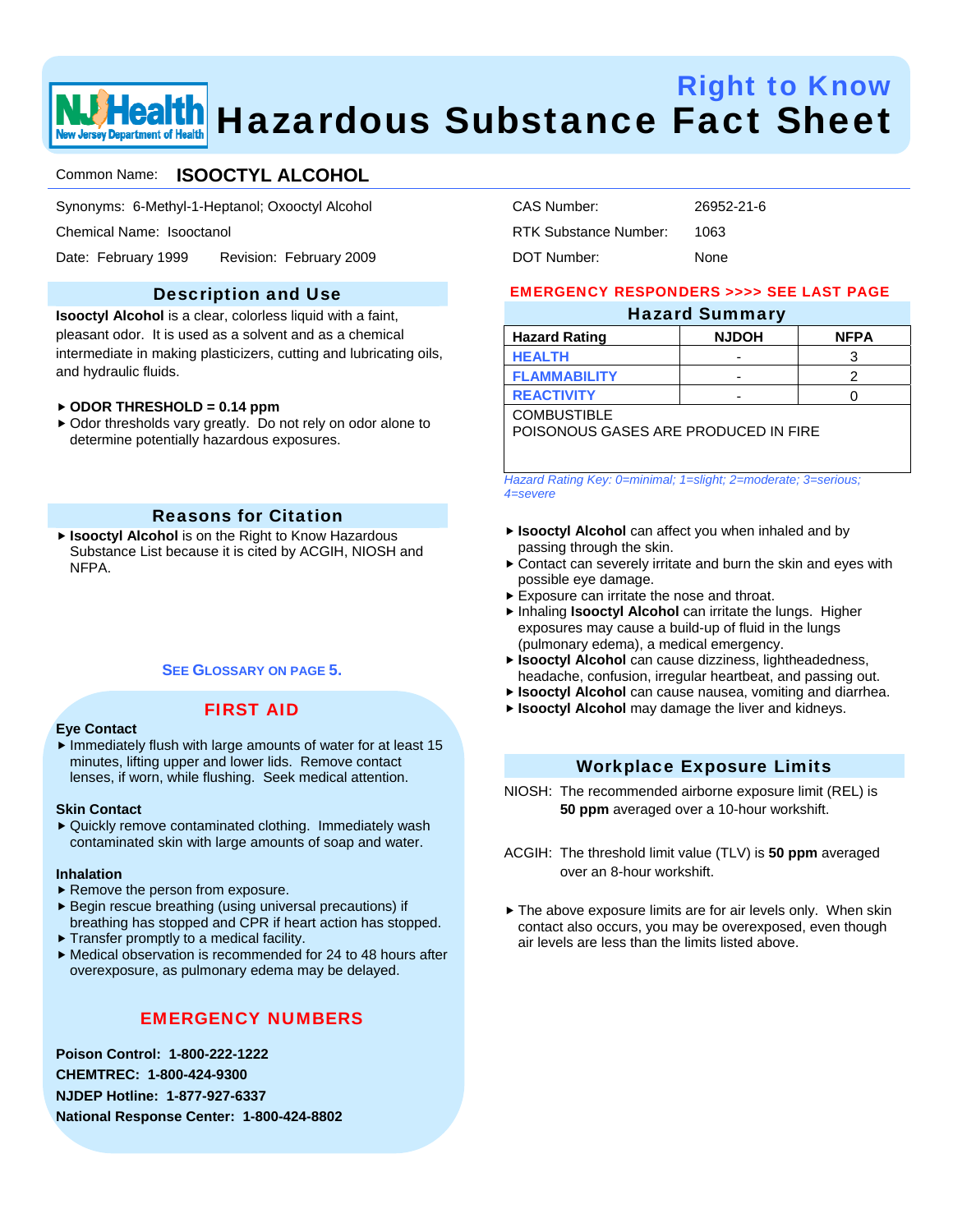# Determining Your Exposure

- Read the product manufacturer's Material Safety Data Sheet (MSDS) and the label to determine product ingredients and important safety and health information about the product mixture.
- $\blacktriangleright$  For each individual hazardous ingredient, read the New Jersey Department of Health Hazardous Substance Fact Sheet, available on the RTK website (www.nj.gov/health/eoh/rtkweb) or in your facility's RTK Central File or Hazard Communication Standard file.
- $\blacktriangleright$  You have a right to this information under the New Jersey Worker and Community Right to Know Act, the Public Employees Occupational Safety and Health (PEOSH) Act if you are a public worker in New Jersey, and under the federal Occupational Safety and Health Act (OSHA) if you are a private worker.
- ▶ The New Jersey Right to Know Act requires most employers to label chemicals in the workplace and requires public employers to provide their employees with information concerning chemical hazards and controls. The federal OSHA Hazard Communication Standard (29 CFR 1910.1200) and the PEOSH Hazard Communication Standard (N.J.A.C. 12:100-7) require employers to provide similar information and training to their employees.

This Fact Sheet is a summary of available information regarding the health hazards that may result from exposure. Duration of exposure, concentration of the substance and other factors will affect your susceptibility to any of the potential effects described below.

# Health Hazard Information

#### **Acute Health Effects**

The following acute (short-term) health effects may occur immediately or shortly after exposure to **Isooctyl Alcohol**:

- $\triangleright$  Contact can severely irritate and burn the skin and eyes with possible eye damage.
- $\blacktriangleright$  Exposure can irritate the nose and throat.
- **F** Inhaling **Isooctyl Alcohol** can irritate the lungs causing coughing and/or shortness of breath. Higher exposures may cause a build-up of fluid in the lungs (pulmonary edema), a medical emergency, with severe shortness of breath.
- **Fisooctyl Alcohol** can cause dizziness, lightheadedness, headache, confusion, irregular heartbeat, and passing out.
- **Fisooctyl Alcohol** can cause nausea, vomiting and diarrhea.

#### **Chronic Health Effects**

The following chronic (long-term) health effects can occur at some time after exposure to **Isooctyl Alcohol** and can last for months or years:

#### *Cancer Hazard*

 $\blacktriangleright$  According to the information presently available to the New Jersey Department of Health, **Isooctyl Alcohol** has not been tested for its ability to cause cancer in animals.

#### *Reproductive Hazard*

 $\blacktriangleright$  According to the information presently available to the New Jersey Department of Health, **Isooctyl Alcohol** has not been tested for its ability to affect reproduction.

#### *Other Effects*

- **Fisooctyl Alcohol** can irritate the lungs. Repeated exposure may cause bronchitis to develop with coughing, phlegm, and/or shortness of breath.
- **Fisooctyl Alcohol** may damage the liver and kidneys.

### Medical

#### **Medical Testing**

Before beginning employment and at regular times thereafter, (at least annually), the following are recommended:

 $\blacktriangleright$  Liver and kidney function tests

If symptoms develop or overexposure is suspected, the following is recommended:

 $\triangleright$  Consider chest x-ray after acute overexposure

Any evaluation should include a careful history of past and present symptoms with an exam. Medical tests that look for damage already done are not a substitute for controlling exposure.

Request copies of your medical testing. You have a legal right to this information under the OSHA Access to Employee Exposure and Medical Records Standard (29 CFR 1910.1020).

#### **Mixed Exposures**

- $\blacktriangleright$  Smoking can cause heart disease, lung cancer, emphysema, and other respiratory problems. It may worsen respiratory conditions caused by chemical exposure. Even if you have smoked for a long time, stopping now will reduce your risk of developing health problems.
- $\blacktriangleright$  More than light alcohol consumption can cause liver damage. Drinking alcohol can increase the liver damage caused by **Isooctyl Alcohol.**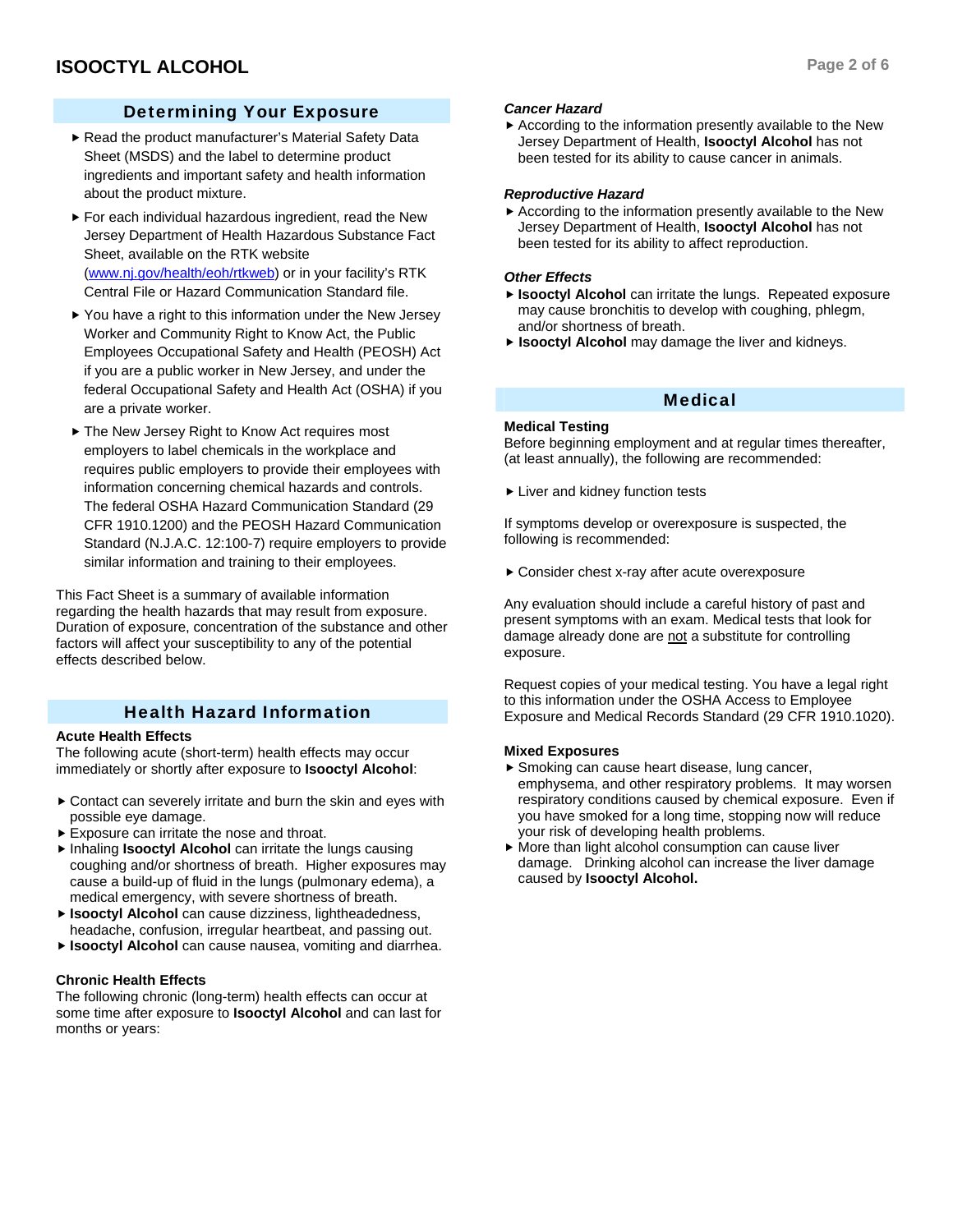# Workplace Controls and Practices

Very toxic chemicals, or those that are reproductive hazards or sensitizers, require expert advice on control measures if a less toxic chemical cannot be substituted. Control measures include: (1) enclosing chemical processes for severely irritating and corrosive chemicals, (2) using local exhaust ventilation for chemicals that may be harmful with a single exposure, and (3) using general ventilation to control exposures to skin and eye irritants. For further information on workplace controls, consult the NIOSH document on Control Banding at www.cdc.gov/niosh/topics/ctrlbanding/.

The following work practices are also recommended:

- $\blacktriangleright$  Label process containers.
- $\blacktriangleright$  Provide employees with hazard information and training.
- $\blacktriangleright$  Monitor airborne chemical concentrations.
- $\blacktriangleright$  Use engineering controls if concentrations exceed recommended exposure levels.
- $\blacktriangleright$  Provide eye wash fountains and emergency showers.
- $\blacktriangleright$  Wash or shower if skin comes in contact with a hazardous material.
- $\blacktriangleright$  Always wash at the end of the workshift.
- $\triangleright$  Change into clean clothing if clothing becomes contaminated.
- $\triangleright$  Do not take contaminated clothing home.
- $\triangleright$  Get special training to wash contaminated clothing.
- $\triangleright$  Do not eat, smoke, or drink in areas where chemicals are being handled, processed or stored.
- $\blacktriangleright$  Wash hands carefully before eating, smoking, drinking, applying cosmetics or using the toilet.

In addition, the following may be useful or required:

f Before entering a confined space where **Isooctyl Alcohol** may be present, check to make sure that an explosive concentration does not exist.

# Personal Protective Equipment

The OSHA Personal Protective Equipment Standard (29 CFR 1910.132) requires employers to determine the appropriate personal protective equipment for each hazard and to train employees on how and when to use protective equipment.

The following recommendations are only guidelines and may not apply to every situation.

#### **Gloves and Clothing**

- ▶ Avoid skin contact with **Isooctyl Alcohol**. Wear personal protective equipment made from material which can not be permeated or degraded by this substance. Safety equipment suppliers and manufacturers can provide recommendations on the most protective glove and clothing material for your operation.
- $\triangleright$  Safety equipment manufacturers recommend Butyl, Neoprene, Viton, and Barrier® for gloves, and Tychem® CPF 3, CPF 4, and Responder®, or the equivalent, as protective clothing materials for *Hydroxyl compounds*.
- $\blacktriangleright$  All protective clothing (suits, gloves, footwear, headgear) should be clean, available each day, and put on before work.

#### **Eye Protection**

- $\blacktriangleright$  Wear indirect-vent, impact and splash resistant goggles when working with liquids.
- $\blacktriangleright$  Wear a face shield along with goggles when working with corrosive, highly irritating or toxic substances.
- $\triangleright$  Do not wear contact lenses when working with this substance.

#### **Respiratory Protection**

*Improper use of respirators is dangerous.* Respirators should only be used if the employer has implemented a written program that takes into account workplace conditions, requirements for worker training, respirator fit testing, and medical exams, as described in the OSHA Respiratory Protection Standard (29 CFR 1910.134).

 $\triangleright$  Where the potential exists for exposure over **50 ppm**, use a NIOSH approved supplied-air respirator with a full facepiece operated in a pressure-demand or other positive-pressure mode. For increased protection use in combination with an auxiliary self-contained breathing apparatus operated in a pressure-demand or other positive-pressure mode.

# Fire Hazards

If employees are expected to fight fires, they must be trained and equipped as stated in the OSHA Fire Brigades Standard (29 CFR 1910.156).

- **Fisooctyl Alcohol** is a COMBUSTIBLE LIQUID.
- $\blacktriangleright$  Use dry chemical, CO<sub>2</sub>, or alcohol-resistant foam, as water may not be effective in fighting fires.
- **POISONOUS GASES ARE PRODUCED IN FIRE.**
- $\blacktriangleright$  Use water spray to keep fire-exposed containers cool.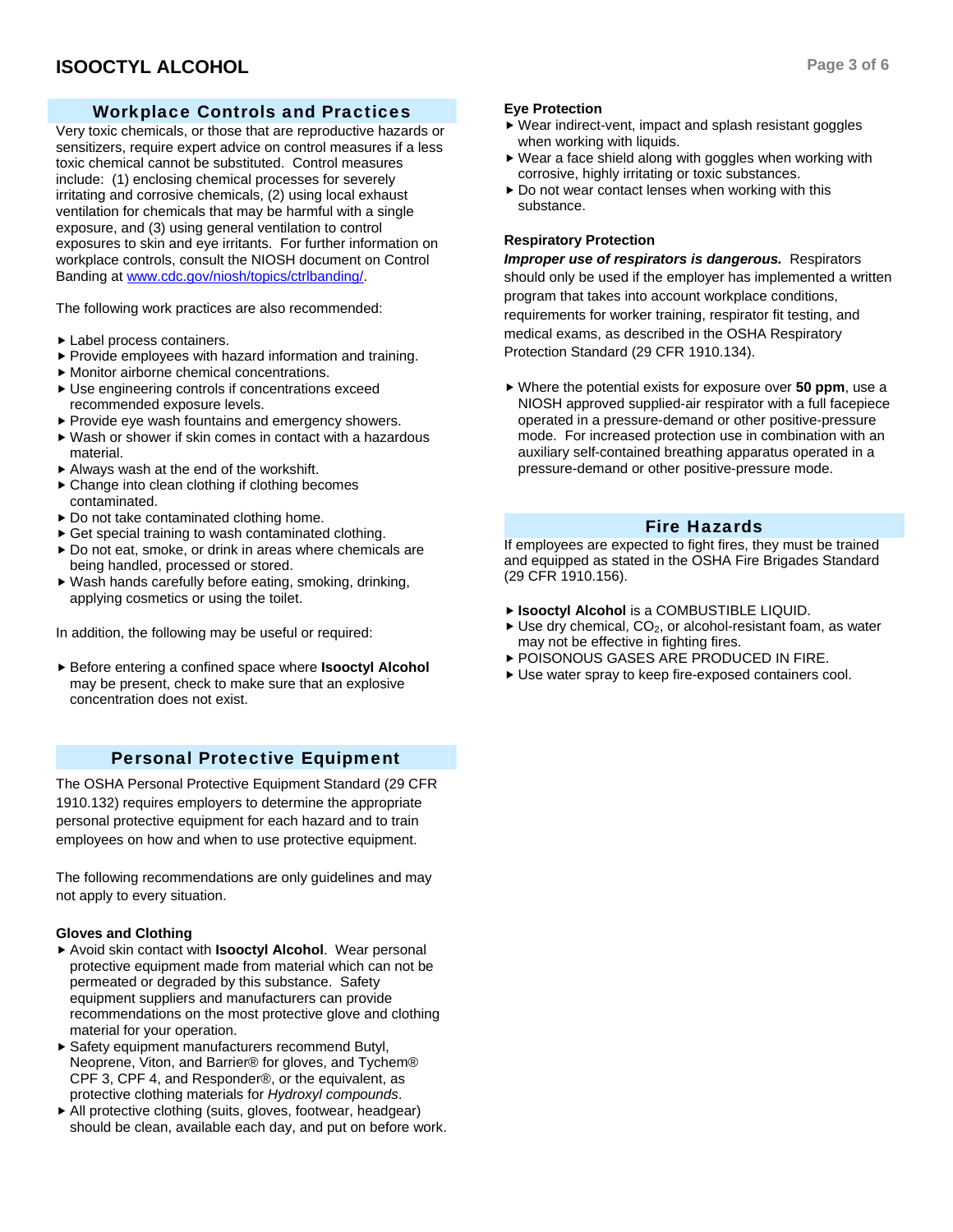# **ISOOCTYL ALCOHOL** Page 4 of 6

# Spills and Emergencies

If employees are required to clean-up spills, they must be properly trained and equipped. The OSHA Hazardous Waste Operations and Emergency Response Standard (29 CFR 1910.120) may apply.

If **Isooctyl Alcohol** is spilled or leaked, take the following steps:

- $\blacktriangleright$  Evacuate personnel and secure and control entrance to the area.
- $\blacktriangleright$  Eliminate all ignition sources.
- $\blacktriangleright$  Absorb liquids in vermiculite, dry sand, earth, or a similar material and place into sealed containers for disposal.
- $\blacktriangleright$  Ventilate area of spill or leak.
- Keep **Isooctyl Alcohol** out of confined spaces, such as sewers, because of the possibility of an explosion.
- ▶ DO NOT wash into sewer.
- ► It may be necessary to contain and dispose of **Isooctyl Alcohol** as a HAZARDOUS WASTE. Contact your state Department of Environmental Protection (DEP) or your regional office of the federal Environmental Protection Agency (EPA) for specific recommendations.

# Handling and Storage

Prior to working with **Isooctyl Alcohol** you should be trained on its proper handling and storage.

- f **Isooctyl Alcohol** may react with *concentrated* SULFURIC ACID; SODIUM PEROXIDE; HYDROGEN PEROXIDE; and OXIDIZING AGENTS (such as PERCHLORATES, PERMANGANATES, CHLORATES, NITRATES, CHLORINE, BROMINE and FLUORINE) to cause explosions.
- **Fisooctyl Alcohol** is not compatible with STRONG BASES (such as SODIUM HYDROXIDE and POTASSIUM HYDROXIDE); STRONG ACIDS (such as HYDROCHLORIC, SULFURIC and NITRIC); AMINES; ISOCYANATES; and BORANES.
- Store in tightly closed containers in a cool, well-ventilated area.
- $\blacktriangleright$  Sources of ignition, such as smoking and open flames, are prohibited where **Isooctyl Alcohol** is used, handled, or stored in a manner that could create a potential fire or explosion hazard.
- **Fisooctyl Alcohol** attacks plastics.

# Occupational Health Information Resources

The New Jersey Department of Health offers multiple services in occupational health. These services include providing informational resources, educational materials, public presentations, and industrial hygiene and medical investigations and evaluations.

### **For more information, please contact:**

 New Jersey Department of Health Right to Know PO Box 368 Trenton, NJ 08625-0368 Phone: 609-984-2202 Fax: 609-984-7407 E-mail: rtk@doh.state.nj.us Web address: http://www.nj.gov/health/eoh/rtkweb

*The Right to Know Hazardous Substance Fact Sheets are not intended to be copied and sold for commercial purposes.*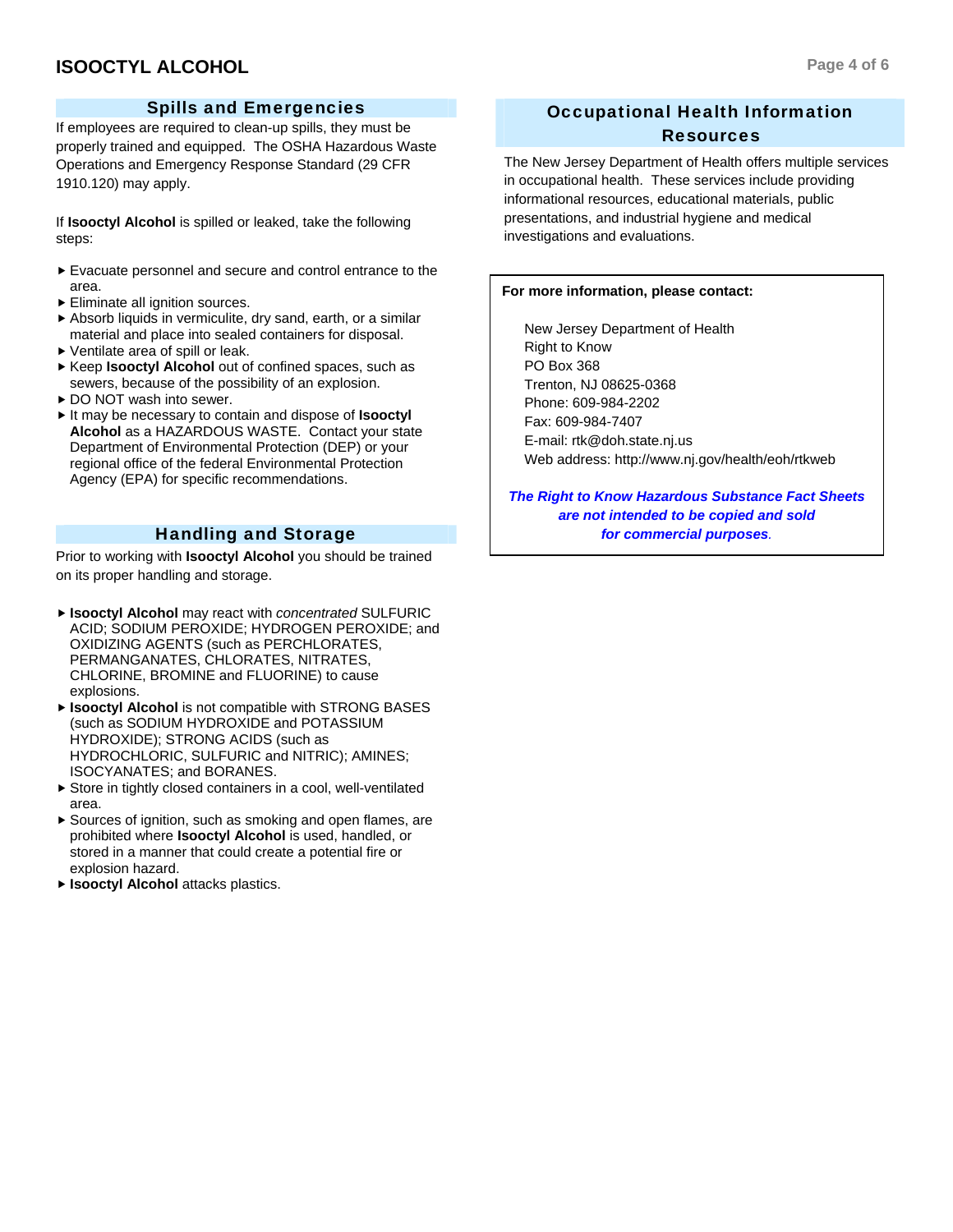# **ISOOCTYL ALCOHOL Page 5 of 6**

#### **GLOSSARY**

**ACGIH** is the American Conference of Governmental Industrial Hygienists. They publish guidelines called Threshold Limit Values (TLVs) for exposure to workplace chemicals.

**Acute Exposure Guideline Levels** (AEGLs) are established by the EPA. They describe the risk to humans resulting from once-in-a lifetime, or rare, exposure to airborne chemicals.

**Boiling point** is the temperature at which a substance can change its physical state from a liquid to a gas.

A **carcinogen** is a substance that causes cancer.

The **CAS number** is unique, identifying number, assigned by the Chemical Abstracts Service, to a specific chemical.

**CFR** is the Code of Federal Regulations, which are the regulations of the United States government.

A **combustible** substance is a solid, liquid or gas that will burn.

A **corrosive** substance is a gas, liquid or solid that causes destruction of human skin or severe corrosion of containers.

**DEP** is the New Jersey Department of Environmental Protection.

**DOT** is the Department of Transportation, the federal agency that regulates the transportation of chemicals.

**EPA** is the Environmental Protection Agency, the federal agency responsible for regulating environmental hazards.

**ERG** is the Emergency Response Guidebook. It is a guide for emergency responders for transportation emergencies involving hazardous substances.

**Emergency Response Planning Guideline** (ERPG) values provide estimates of concentration ranges where one reasonably might anticipate observing adverse effects.

A **fetus** is an unborn human or animal.

A **flammable** substance is a solid, liquid, vapor or gas that will ignite easily and burn rapidly.

The **flash point** is the temperature at which a liquid or solid gives off vapor that can form a flammable mixture with air.

**IARC** is the International Agency for Research on Cancer, a scientific group.

**Ionization Potential** is the amount of energy needed to remove an electron from an atom or molecule. It is measured in electron volts.

**IRIS** is the Integrated Risk Information System database on human health effects that may result from exposure to various chemicals, maintained by federal EPA.

**LEL** or **Lower Explosive Limit**, is the lowest concentration of a combustible substance (gas or vapor) in the air capable of continuing an explosion.

**mg/m3** means milligrams of a chemical in a cubic meter of air. It is a measure of concentration (weight/volume).

A **mutagen** is a substance that causes mutations. A **mutation** is a change in the genetic material in a body cell. Mutations can lead to birth defects, miscarriages, or cancer.

**NFPA** is the National Fire Protection Association. It classifies substances according to their fire and explosion hazard.

**NIOSH** is the National Institute for Occupational Safety and Health. It tests equipment, evaluates and approves respirators, conducts studies of workplace hazards, and proposes standards to OSHA.

**NTP** is the National Toxicology Program which tests chemicals and reviews evidence for cancer.

**OSHA** is the federal Occupational Safety and Health Administration, which adopts and enforces health and safety standards.

**PEOSHA** is the New Jersey Public Employees Occupational Safety and Health Act, which adopts and enforces health and safety standards in public workplaces.

**Permeated** is the movement of chemicals through protective materials.

**ppm** means parts of a substance per million parts of air. It is a measure of concentration by volume in air.

**Protective Action Criteria** (PAC) are values established by the Department of Energy and are based on AEGLs and ERPGs. They are used for emergency planning of chemical release events.

A **reactive** substance is a solid, liquid or gas that releases energy under certain conditions.

**STEL** is a Short Term Exposure Limit which is usually a 15 minute exposure that should not be exceeded at any time during a work day.

A **teratogen** is a substance that causes birth defects by damaging the fetus.

**UEL** or **Upper Explosive Limit** is the highest concentration in air above which there is too much fuel (gas or vapor) to begin a reaction or explosion.

**Vapor Density** is the ratio of the weight of a given volume of one gas to the weight of another (usually *Hydrogen*), at the same temperature and pressure.

The **vapor pressure** is a force exerted by the vapor in equilibrium with the solid or liquid phase of the same substance. The higher the vapor pressure the higher concentration of the substance in air.